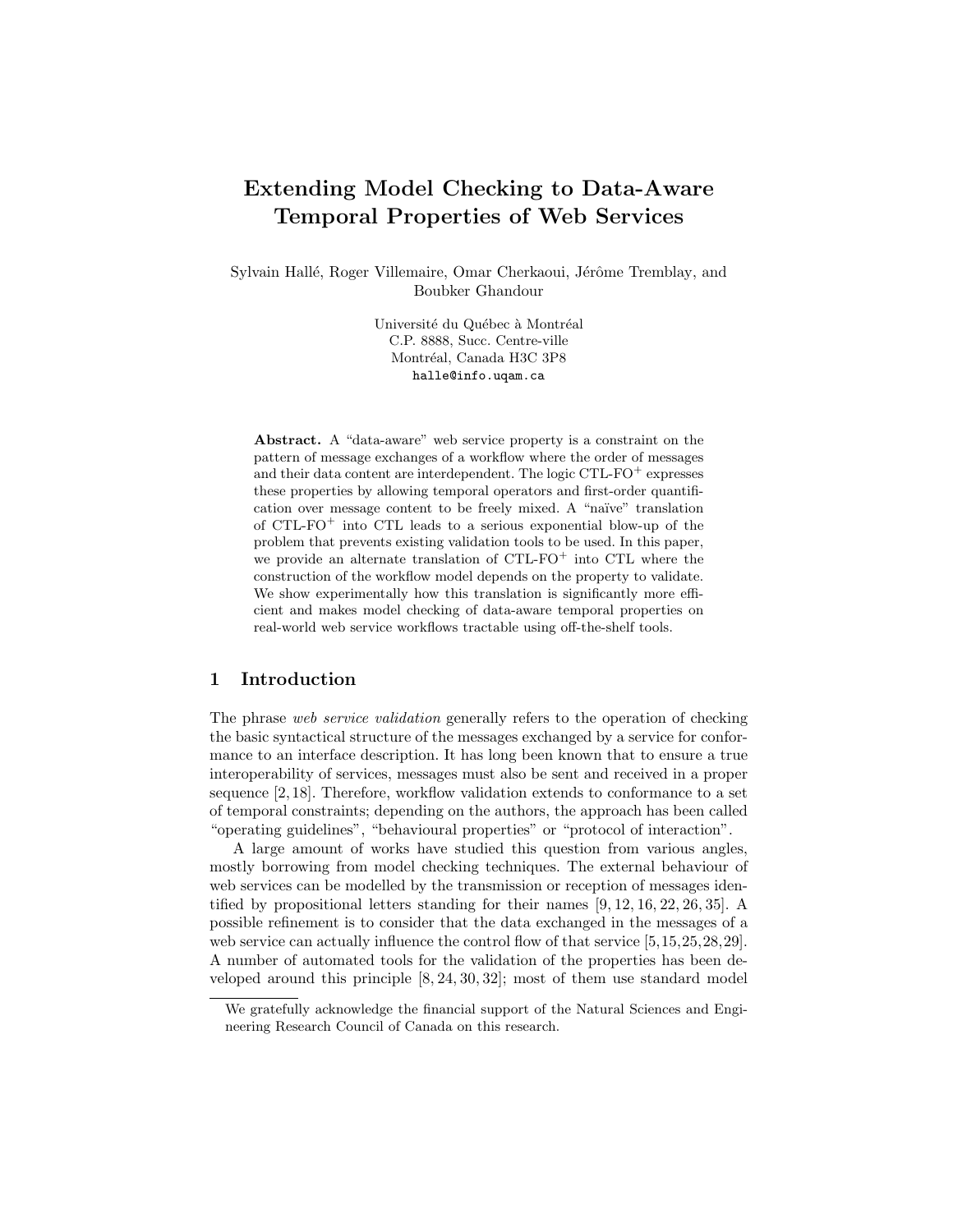checkers such as SPIN [23], NuSMV [10] or CWB [1] to validate the workflow models. The properties are expressed in Linear Temporal Logic (LTL), Computation Tree Logic (CTL),  $\pi$ -calculus, or a similar formalism [12, 32, 33].

These languages are called propositional: their atoms are propositional symbols over which first-order quantification is not allowed. For example, the CTL formula  $\text{AG} (a = x \rightarrow \text{AF} b = x)$  correlates the values of state variables a and b at two different moments in time; it is a valid CTL formula when  $x$  is a static constant, but it cannot be used to express the same thing "for all x" unless the formula is repeated for every possible static value. This limited form of quantification is called explicit.

In contrast, there exist constraints where the sequence of messages and the data inside these messages are interdependent in such a way that first-order quantification is necessary; we call these properties "data-aware"; this concept was first introduced in [20]. We briefly show in Section 2 how these constraints arise naturally in a real-world web service scenario and are essential to validate. In Section 3, we present CTL-FO<sup>+</sup>, a generalization of CTL that allows general first-order quantifiers to be freely mixed with temporal operators to express complex data-aware constraints. We show how it distinguishes itself from the few other methodologies suggested to model data-awareness; in particular, CTL-FO<sup>+</sup> model checking is decidable and PSPACE-complete.

There exist numerous ways to transform the  $\text{CTL-FO}^+$  model checking problem back into classical CTL model checking to leverage existing workflow tools and standard model checkers; explicit quantification is one of them. Unfortunately, any such transformation results in an exponential blowup and shifts the original problem to the higher EXPTIME-hard class, unless  $P = NP$ . This result seems to suggest that data-aware properties are out of reach of existing tools.

However, in Section 4, we present a reduction of  $CTL\text{-}FO^+$  to  $CTL$  that modifies the translation of a workflow into a finite-state system using the concept of "freeze quantification": the construction of the system becomes dependent on the property to validate. In Section 5, we compare this freeze quantification approach with the explicit quantification suggested above. Although both translations are ultimately exponential, we empirically demonstrate that freeze quantification is several orders of magnitude more efficient. We illustrate our claim by showing a technology chain using two off-the-shelf tools, the VERBUS [4] workflow translator coupled with the NuSMV [10] model checker to validate constraints on sample web service workflows. We conclude that despite the theoretical lower bound, it is nevertheless possible to model and validate data-aware properties in web services using existing technologies and a suitable reduction to CTL.

### 2 Data-Aware Web Service Properties

Our concern about capabilities of existing solutions to validate data-aware constraints comes from our observation that there exist real-world scenarios where such properties arise naturally.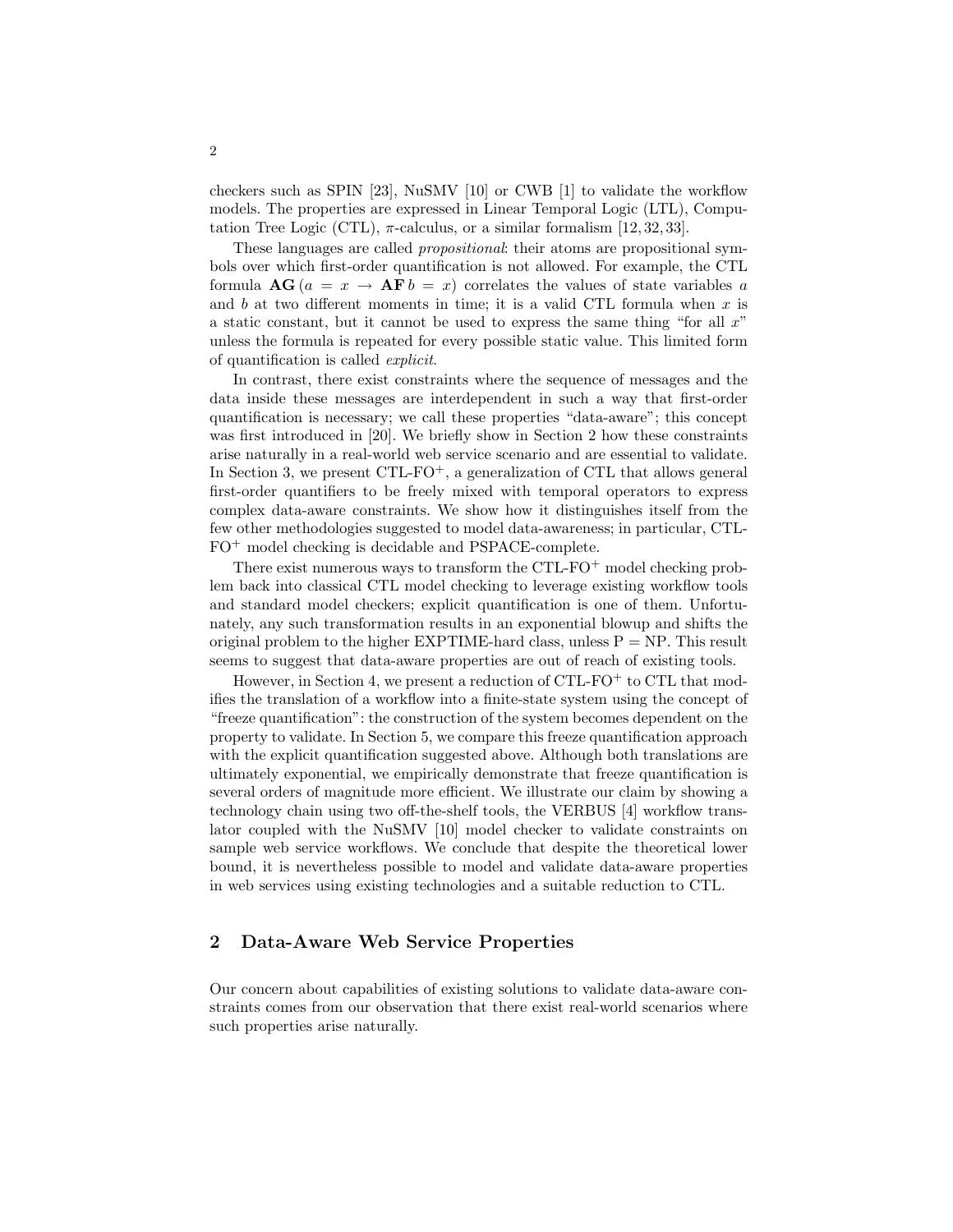We take as an example the User-Controlled Lightpath (UCLP) research project initiated by the CANARIE Consortium<sup>1</sup>, which develops an environment that allows end users to self-provision and dynamically reconfigure optical network resources, called lightpaths, within a single domain or across multiple independent management domains. To this end, network resources from a specific provider are virtualized and exposed to the end user as instances of web services that implement functionality related to lightpath manipulation. Simply put, a lightpath object (LPO) is a point-to-point, high-speed optical link. In the UQAM-UO UCLP framework, each LPO is identified by a unique ID. The UCLP operations usually manipulate these IDs.

There are two main operations provided to manage LPOs. In order to build an end-to-end link, two adjacent LPOs can first be concatenated. The result of the concatenation operation is an LPO that is considered as one single link. In a dual manner, an LPO's bandwidth can be *partitioned* into links of equal bandwidth. This operation takes as input the reference to an LPO and returns an array of references to spawned lightpaths, each of the desired bandwidth. Typical partition and concatenate request and response XML messages are shown in Table 1.

| $<$ message $>$<br>$\langle$ operation $\rangle$<br>concatenateRequest<br>$\langle$ /operation $\rangle$<br>$\langle$ LPO-ID> $i_1 \langle$ /LPO-ID><br>$\langle$ LPO-ID> $i_2\langle$ /LPO-ID><br>.<br>$\langle$ LPO-ID $>$ i <sub>n</sub> $\langle$ /LPO-ID $>$<br>$\langle$ /message $\rangle$ | $<$ message $>$<br>$\langle$ operation $\rangle$<br>concatenateResponse<br>$\langle$ /operation><br><lpo-id>i</lpo-id><br>$\langle$ /message $\rangle$ |
|---------------------------------------------------------------------------------------------------------------------------------------------------------------------------------------------------------------------------------------------------------------------------------------------------|--------------------------------------------------------------------------------------------------------------------------------------------------------|
| $<$ message $>$                                                                                                                                                                                                                                                                                   | $<$ message $>$                                                                                                                                        |
| $\langle$ operation $\rangle$                                                                                                                                                                                                                                                                     | $\langle$ operation $\rangle$                                                                                                                          |
| partitionRequest                                                                                                                                                                                                                                                                                  | partitionResponse                                                                                                                                      |
| $\langle$ /operation>                                                                                                                                                                                                                                                                             | $\langle$ /operation $\rangle$                                                                                                                         |
| <lpo-id>i</lpo-id>                                                                                                                                                                                                                                                                                | $\langle$ LPO-ID> $i_1 \langle$ /LPO-ID>                                                                                                               |
| $\&$ bandwidth $>b$ /bandwidth $>$                                                                                                                                                                                                                                                                | $\langle$ LPO-ID> $i_2\langle$ /LPO-ID>                                                                                                                |
| <login><math>\ell</math></login>                                                                                                                                                                                                                                                                  | $\langle$ LPO-ID $>$ i <sub>n</sub> $\langle$ /LPO-ID $>$                                                                                              |
| $\langle$ /message $\rangle$                                                                                                                                                                                                                                                                      | $\langle$ /message $\rangle$                                                                                                                           |

Table 1. The concatenate request, concatenate response, partition request and partition response XML messages.

Once lightpaths are exposed as web services, operations for manipulating them can be called like any other web service invocation in a process expressed

<sup>&</sup>lt;sup>1</sup> http://www.canarie.ca/canet4/uclp/. The software developed by all CANARIE funded development teams is freely available from their site http://www.uclpv2.ca.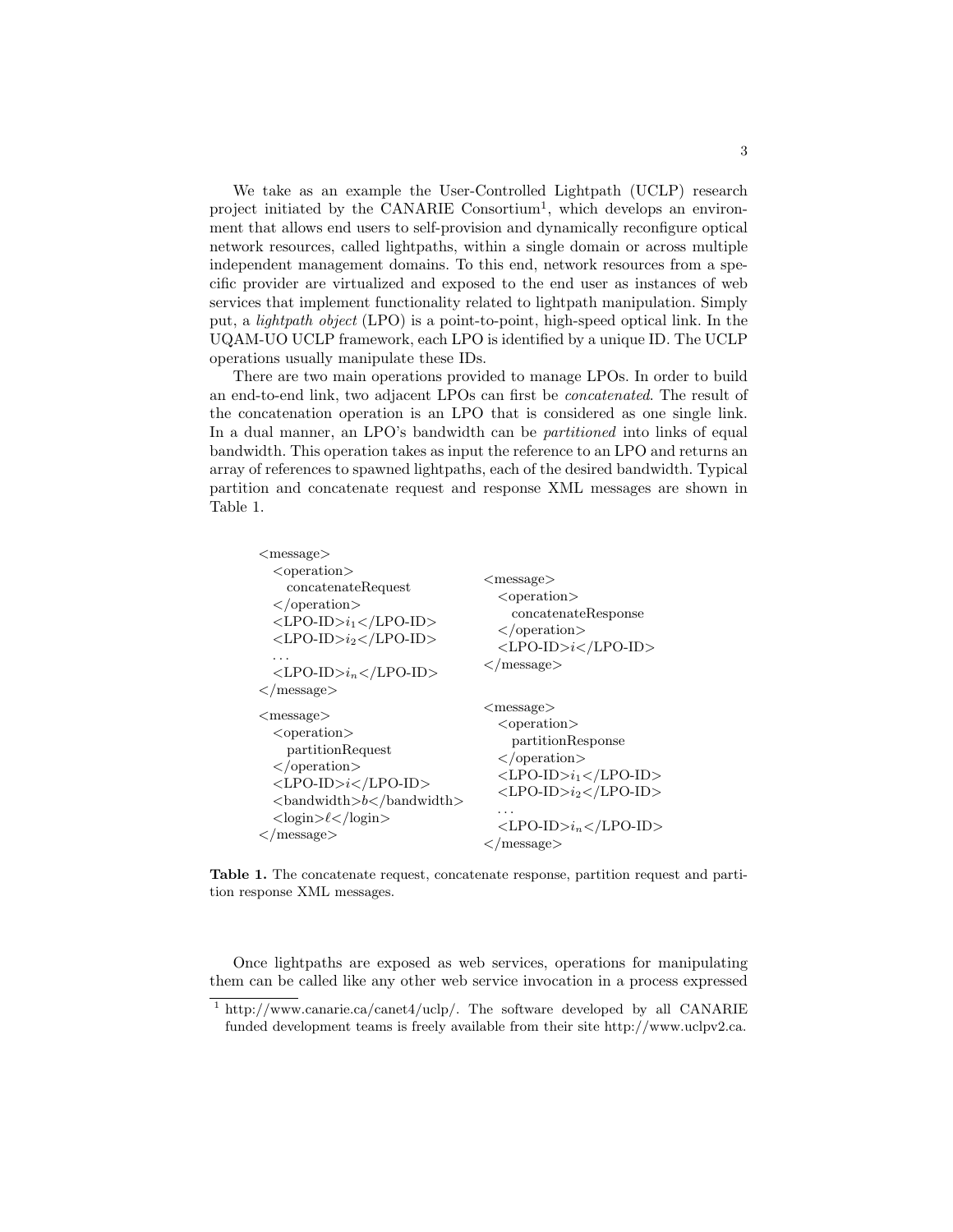in a workflow language such as BPEL. However, these operations cannot be called arbitrarily.

To illustrate our point, we take the example of the partition operation, which takes as input the ID of some LPO  $x$  and returns new LPOs  $y$ ,  $z$  corresponding to the results of the partition. It does not make sense to use  $x$  as an argument of a subsequent UCLP operation such as concatenate: although the LPO still physically exists, it has been logically superseded by its fragments  $y$ ,  $z$ . The process could even have applied further operations on  $y$  and  $z$ , like concatenating them to other LPOs or further partitioning them. In this context, invoking, for example, a partition operation with  $x$  is at best semantically unsound and at worst plain dangerous for the reliability of the whole UCLP environment. We must therefore enforce the following constraint on any UCLP process:

UCLP Service Constraint 1 Any LPO ID appearing in any partition request must be different from any LPO ID appearing in any future concatenate request.

In that sentence, the first and third occurrences of the word "any" indicate a quantification over message content, while the second and fourth occurrences represent a quantification over messages in an execution sequence: data and temporal modalities are intertwined and the constraint is data-aware. Other data-aware constraints of technical nature can be easily found. We mention two of them which will be referred to in Section 5:

UCLP Service Constraint 2 If two LPOs are the result of the same partition response, they cannot be involved together in any subsequent concatenate request.

UCLP Service Constraint 3 Every LPO occurring as an input of the concatenate operation must be of the same bandwidth.

More details about UCLP and data-aware properties can be found in [20].

## 3 Formalizing Data-Aware Properties with CTL-FO<sup>+</sup>

The previous properties express constraints on the data and sequentiality of messages exchanged by a workflow. Therefore, a suitable representation of this pattern of messages is a Kripke structure which contains state variables that represent the content of the messages that are sent or received. Discarding intermediate states where no message is received or sent, a path in the system corresponds to a possible sequence of messages in a service interaction. Properties about message sequences become properties on sequences of states that can then be expressed using temporal logics.

### 3.1 Syntax and Semantics of CTL-FO<sup>+</sup>

The Computation Tree Logic with Full First-order Quantification  $(CTL-FO<sup>+</sup>)$  is an extension of the well-known temporal logic CTL [11] aimed at describing sequentialities in a finite-state system while allowing full quantification over values of its state variables. Its syntax is defined as follows: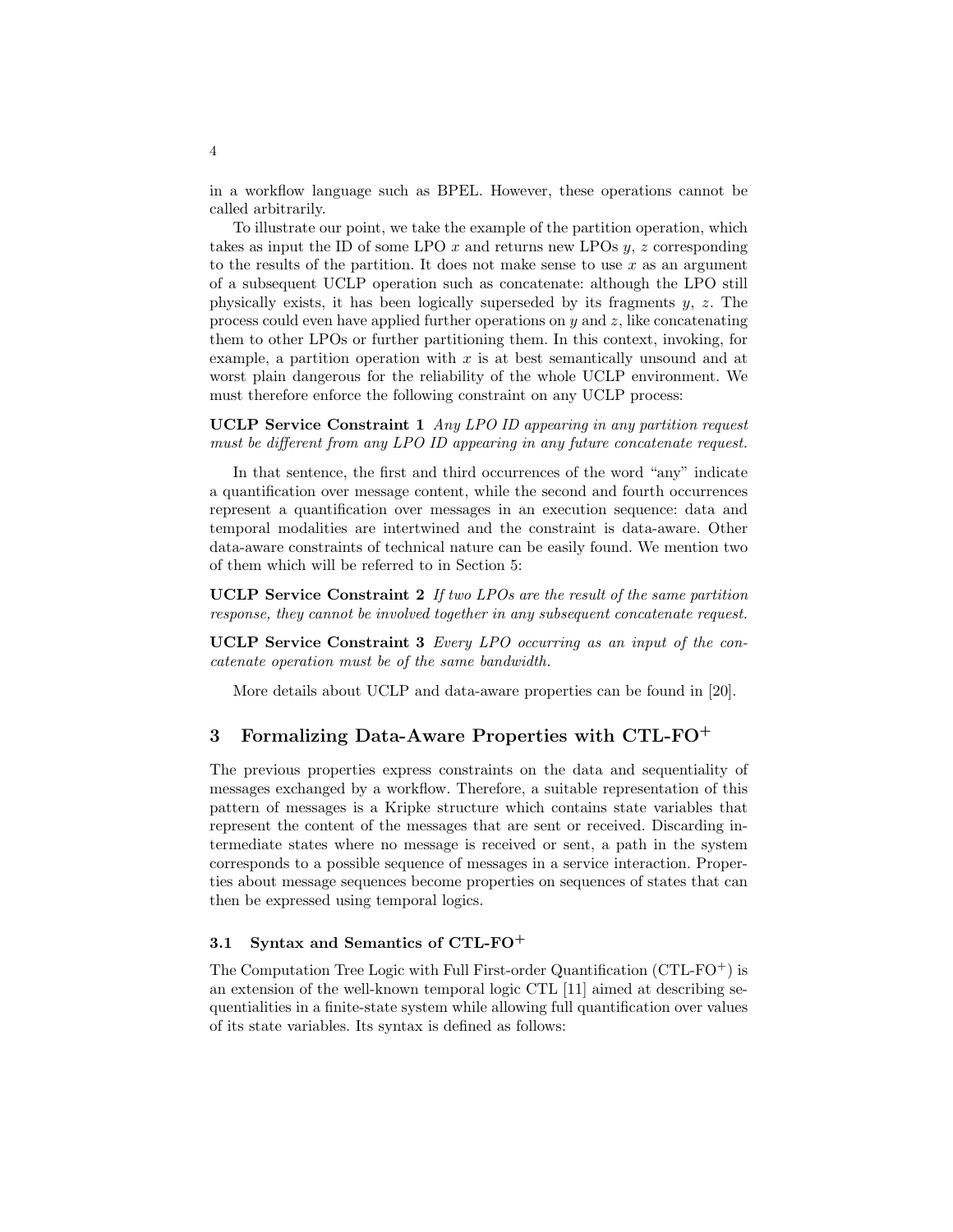**Definition 1 (Syntax)** The language CTL-FO<sup>+</sup> (Computation Tree Logic with general first-order quantification) is obtained by closing CTL under the following construction rules:

- 1. If x is a variable or a constant, and y is either a variable, a constant or a state variable, then  $x = y$  is a CTL-FO<sup>+</sup> formula;
- 2. If  $\varphi$  and  $\psi$  are CTL-FO<sup>+</sup> formulæ, then  $\neg \varphi$ ,  $\varphi \wedge \psi$ ,  $\varphi \vee \psi$ ,  $\varphi \rightarrow \psi$ , AG  $\varphi$ ,  $EG \varphi$ ,  $AF \varphi$ ,  $EF \varphi$ ,  $AX \varphi$ ,  $EX \varphi$ ,  $A \varphi U \psi$ ,  $E \varphi U \psi$ , are  $CTL\text{-}FO^+$  formulæ;
- 3. If  $\varphi$  is a CTL-FO<sup>+</sup> formula and x is a free variable in  $\varphi$ , then  $\exists x : \varphi(x)$  and  $\forall x : \varphi(x)$  are CTL-FO<sup>+</sup> formulæ.

As usual [11], semantics can be defined in terms of the adequate set of operators  $\exists$ , **AF**, **EX** and **EU**,  $\neg$  and  $\vee$ :

**Definition 2 (Semantics)** Let  $K = (S, I, R, L)$  be a Kripke structure, with S the set of states, I the set of initial states,  $R \subseteq S^2$  the transition relation and L a labelling of states. Let  $s_0 \in S$  be a state. Define a path  $\pi = s_0, s_1, \ldots$  as a sequence of states in S such that  $(s_i, s_{i+1}) \in R$  for every  $i \geq 0$ . Let  $D_s(x)$  be the (finite) set of possible values for a quantified variable  $x$  in state  $s, p$  be some state variable in K and  $c_1$  and  $c_2$  be constants. We say the pair  $K, s_0$  satisfies the CTL-FO<sup>+</sup> formula  $\varphi$  if and only if it respects the following rules:

 $K, s_0 \models p = c_1 \Leftrightarrow p$  is equal to  $c_1$  in state  $s_0$  $K, s_0 \models c_1 = c_2 \Leftrightarrow c_1$  is equal to  $c_2$  $K, s_0 \models \neg \varphi \Leftrightarrow K, s_0 \not\models \varphi$  $K, s_0 \models \varphi \lor \psi \Leftrightarrow K, s_0 \models \varphi \text{ or } K, s_0 \models \psi$  $K, s_0 \models \mathbf{AF} \varphi \Leftrightarrow for~ each~ \pi = s_0 s_1 s_2 \dots, K, s_i \models \varphi ~ for~ some~ i$  $K, s_0 \models \mathbf{EX} \varphi \Leftrightarrow$  there exists  $\pi = s_0 s_1 s_2 \dots$  such that  $K, s_1 \models \varphi$  $K, s_0 \models \mathbf{E} \varphi \mathbf{U} \psi \Leftrightarrow$  there exists  $\pi = s_0 s_1 s_2 \dots$  such that  $K, s_j \models \psi$  for some j and  $K, s_i \models \varphi$  for  $i < j$  $K, s_0 \models \exists x \varphi(x) \Leftrightarrow there \ exists \ a \in D_{s_0}(x) \ such \ that \ K, s_0 \models \varphi(a)$ 

By extension, we write  $K \models \varphi$  if the initial state s of K is such that  $K, s \models \varphi$ .

The values of the variables appearing in a  $CTL-FO^+$  formula are quantified according to specific elements of the XML message that is received or sent in the current state of the system. To indicate this, we add a subscript to the quantifier indicating the name of the element. A quantifier like  $\forall_{\text{LPO-ID}} x$  therefore means "for all values  $x$  of elements named LPO-ID in the current message". Therefore, the domain of a variable depends on the content of the current message, which in turn depends on the current state of the system. By extension, we write  $D(x)$ to designate the union of the  $D_s(x)$  for all  $s \in S$ .

Using such notation, UCLP Service Constraint 1 becomes the following CTL- $FO^+$  formula: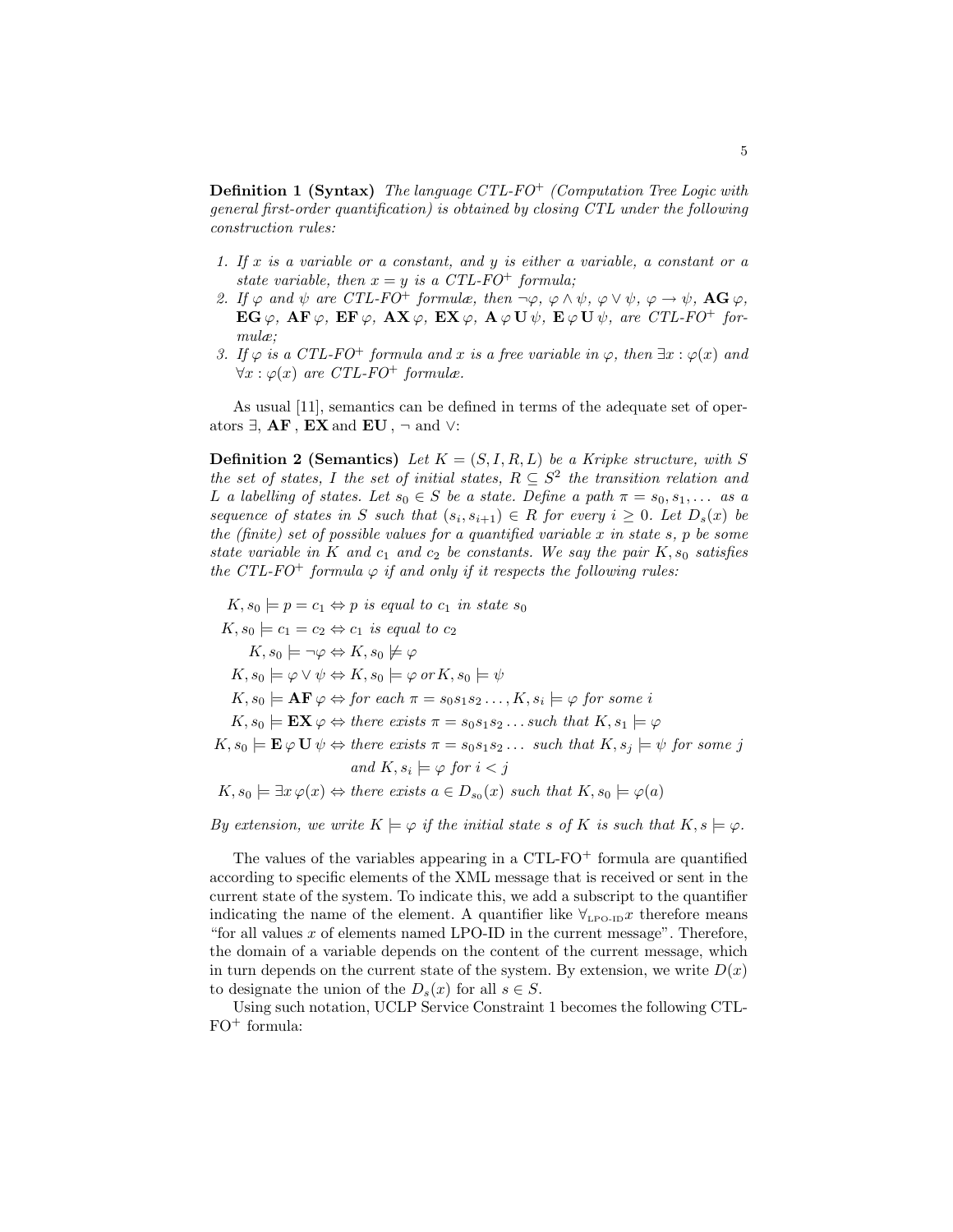#### UCLP Formal Service Constraint 1

$$
\begin{array}{l}\n\mathbf{AG} \left( \forall_{\textit{operation}} x_1 : x_1 = \textit{concatenateRequest} \rightarrow \\ \forall_{\textit{LPO-ID}} x_2 : \mathbf{AX} \; \mathbf{AG} \; (\forall_{\textit{operation}} x_3 : \\ x_3 = \textit{partitionRequest} \rightarrow \forall_{\textit{LPO-ID}} x_4 : x_2 \neq x_4)\n\end{array}
$$

This formula states that at any time in any execution of the process, if the operation  $x_1$  of the message is concatenateRequest, then for every LPO ID  $x_2$ appearing in this message, we have that for every future message whose operation element value  $x_3$  is partitionRequest, any value  $x_4$  for its LPO ID is different from  $x_2$ . In other words, once an LPO has been concatenated, no further partition involves this LPO, which is indeed equivalent to UCLP Service Constraint 1. UCLP Service Constraints 2 and 3 can be formalized into similar CTL-FO<sup>+</sup> formulæ.

We are only aware of a limited number of works related to data-awareness in temporal properties.  $CTL-FO^+$  is reminiscent of EQCTL that extends CTL by allowing existential quantification over state variables [27]. EQCTL is not closed under negation; therefore, universal quantification cannot be obtained; moreover,  $CTL-FO<sup>+</sup>$  quantifies over *values* and is closer to true first-order quantification. QCTL [31] extends CTL by including first-order quantification and monadic second-order quantification over arbitrary algebraic data structures. Such expressiveness is not required in our case. Specifications using XQuery on traces (SXQT) are defined in [34], but the approach allows the validation of one specific trace at a time; graph transformation rules [21] allow the description of data modifications but lack the ability to express temporal modalities; a logic called CTL-FO is introduced in [14], but its general model checking problem is shown to be undecidable. CTL-FO<sup>+</sup> generalizes CTL-FO by allowing free use of the existential quantifier.

# 3.2 Model Checking CTL-FO<sup>+</sup> Properties

Now that we have shown how data-aware properties can be expressed in CTL- $FO<sup>+</sup>$ , the next question is how to efficiently perform the model checking of these formulæ. We first establish the complexity of the problem with the following theorem.

**Theorem 1** Let  $K = (S, I, R, L)$  be a Kripke structure modelling a particular web service and  $\varphi$  be a CTL-FO<sup>+</sup> formula. The problem of deciding whether  $K \models \varphi$  is PSPACE-complete.

Proof. PSPACE-hardness is obtained by reduction to the Quantified Boolean Formula (QBF) problem [17]; it suffices to observe that a QBF is by definition a  $CTL-FO<sup>+</sup>$  formula. A model checking algorithm can be devised in a straightforward manner from the classical CTL model checking algorithm. This algorithm performs a structural recursion on the formula and computes a set of states depending on the top-level operator. It suffices to add an additional case to the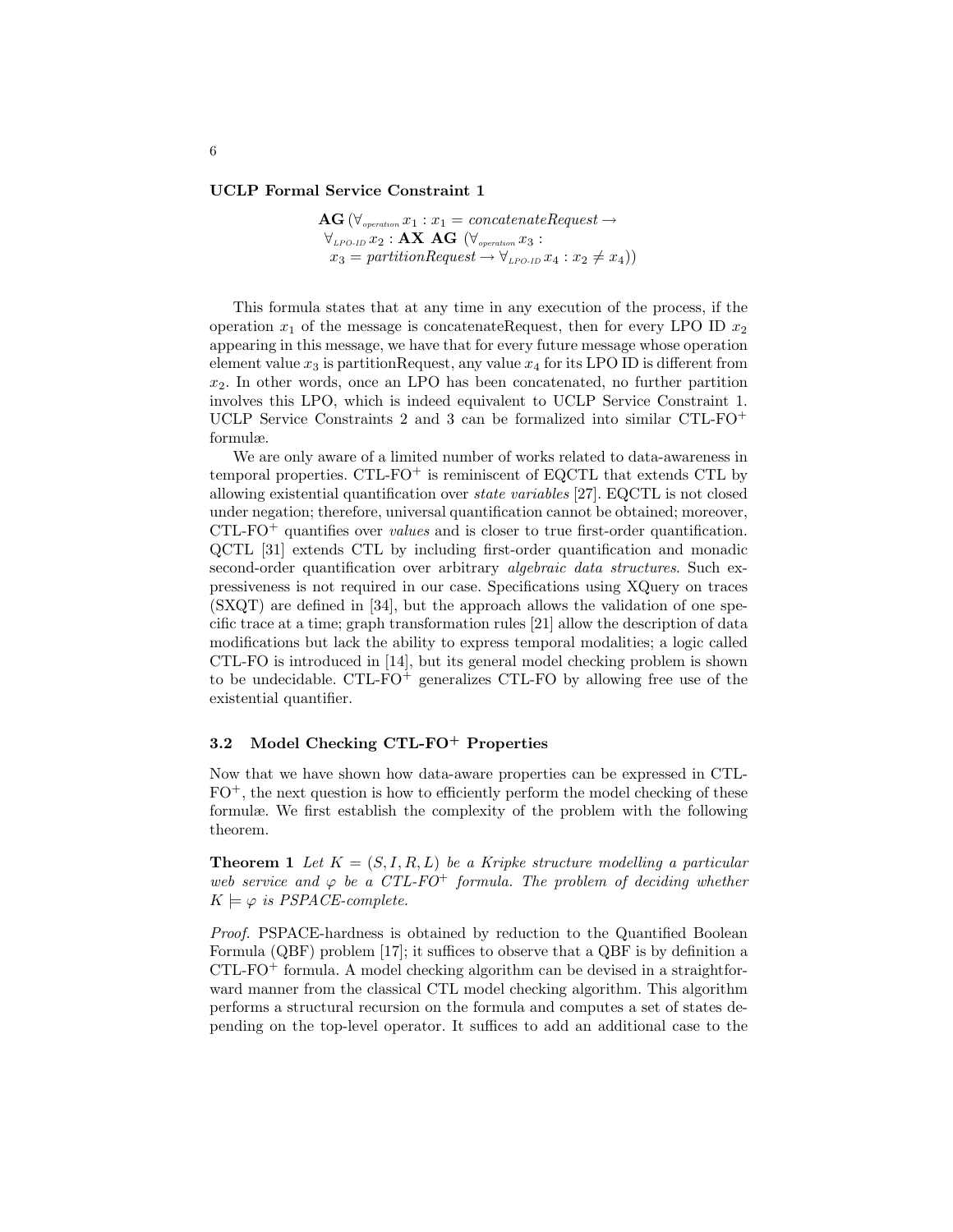algorithm when the top-level operator is a quantifier of the form  $\exists x \varphi(x)$ . The algorithm simply calls itself on  $\varphi(x)$  for every possible value of the variable x and computes the union of all sets of states returned by each such call. Every recursive call of the algorithm returns a subset of S and the height of the stack is bounded by  $|\varphi|$ , the length of  $\varphi$ . Since domains are considered finite, the total space consumed is polynomial in  $|\varphi|$ .  $\square$ 

Although CTL-FO<sup>+</sup> is a generalization of CTL-FO mentioned above, we apply it on a simpler model of workflows that makes its model checking decidable. In particular, since all UCLP properties only involve equality between values, finitely many symbols are needed to handle infinite domains. This result shows that  $CTL\text{-}FO^+$  is a generalization of CTL, whose model checking is in P. Therefore, existing web service tools and model checkers cannot be used as is to validate data aware properties. However, one can easily use the semantics definition of the existential operator and explicitly enumerate all possible values  $k_1, k_2, \ldots, k_n$  in the domain D of the quantified variable. The universally quantified formula  $\forall x : AG$  ( $a = x \rightarrow AF$  b = x) hence becomes:

$$
\mathbf{AG} (a = k_1 \rightarrow \mathbf{AF} b = k_1) \land \mathbf{AG} (a = k_2 \rightarrow \mathbf{AF} b = k_2) \land \cdots \land \mathbf{AG} (a = k_n \rightarrow \mathbf{AF} b = k_n)
$$

The resulting expression is a plain CTL formula where all references to data are now static, which amounts to extending the message alphabet. This approach has already been suggested in Section 1 and has been called "explicit quantification". However, the next theorem shows that this construction is unlikely to be optimal.

**Theorem 2** If there exists a polynomial reduction of  $CTL\text{-}FO^+$  model checking to CTL model checking, then  $P = NP$ .

*Proof.* Suppose that that for every Kripke structure K and every CTL-FO<sup>+</sup> formula  $\varphi$ , there exists a polynomial translation of K into a Kripke structure K' and a polynomial translation of  $\varphi$  into a CTL formula  $\varphi'$ . Since CTL model checking is in P [11], and that  $P \subseteq PSPACE$  [17, sect. 7.4], then from Theorem 1 PSPACE  $\subseteq$  P, which can be true only if P = NP.  $\Box$ 

# 4 An Efficient Reduction of CTL-FO<sup>+</sup> to CTL

Theorem 2 seems to indicate that in fact, *any* attempt to use standard model checkers to validate data-aware workflow properties is "doomed" to an exponential blow-up of the original problem, and not only the explicit quantification method suggested above. In this section, we show an alternate translation of the CTL-FO<sup>+</sup> model checking problem to CTL which, while still in EXPTIME, performs much better.

The method employed to achieve this result uses a technique called "freeze quantification" where additional variables can be added to a Kripke structure that can be used to "freeze" the value of a state variable at some point in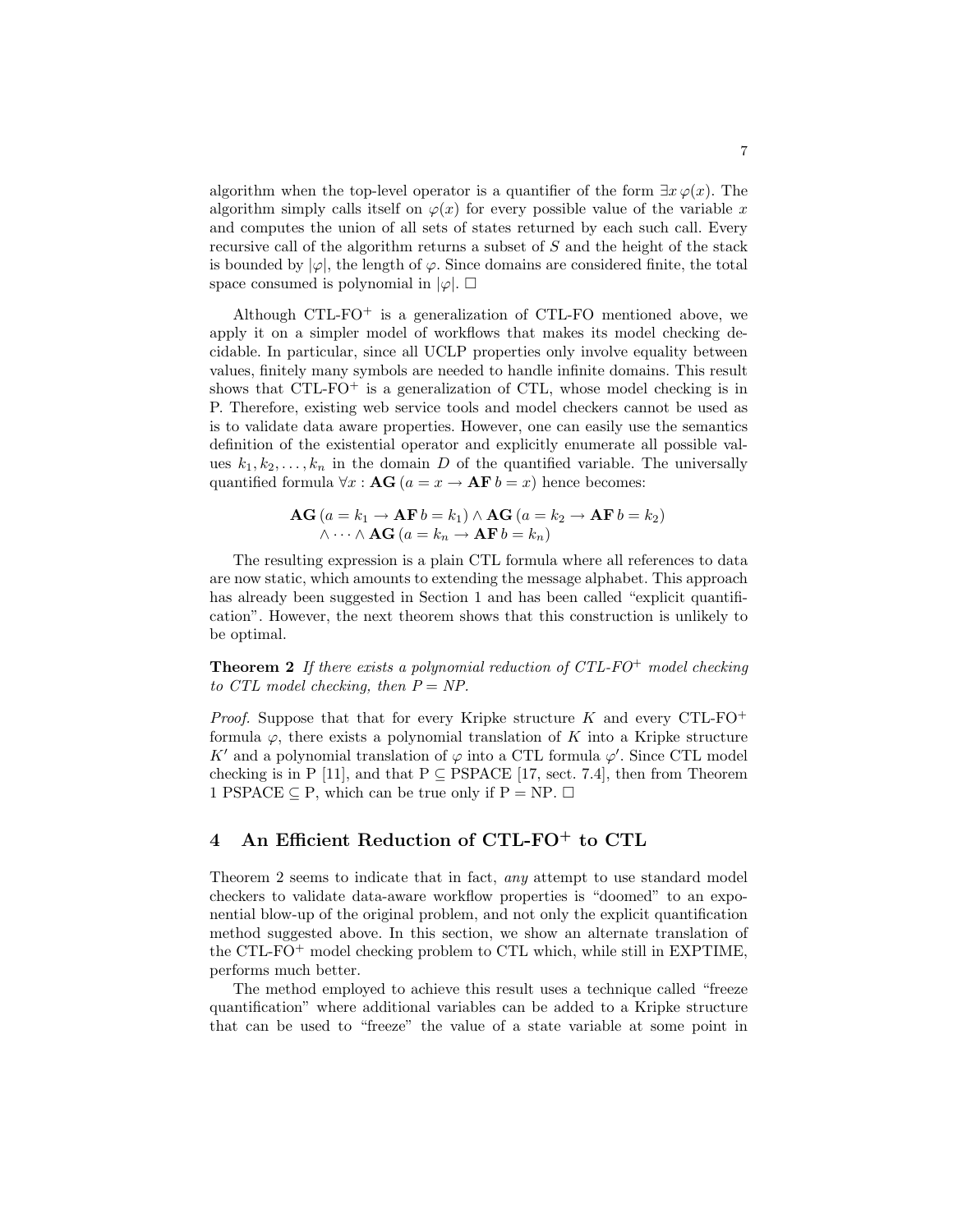the execution for future reference. It has been originally developed in [3] for timed transitions systems and further studied in [13]. [19] used this technique to reduce a subset of XPath to CTL. We proceed in two steps: first, we show how to convert a Kripke structure  $K = (S, I, R, L)$  and a CTL-FO<sup>+</sup> formula  $\varphi$  to a Kripke structure  $K_{\varphi} = (S', I', R', L')$ ; then, we show how a CTL-FO<sup>+</sup> formula  $\varphi$ can be translated to a CTL formula  $\varphi'$  and show that  $\varphi$  is true for K if and only if  $\varphi'$  is true for  $K_{\varphi}$ , thereby reducing the problem of CTL-FO<sup>+</sup> model checking to CTL model checking.

#### 4.1 Transforming a Kripke Structure

Set of system states. The principle consists in adding to the original Kripke structure one system variable for each distinct quantified variable appearing in the CTL-FO<sup>+</sup> formula to validate. These variables are called the "freeze" variables, since they are intended to capture the value of some part of a message at a given point in the execution of the workflow. For example, to validate UCLP Formal Service Constraint 1, four additional variables are needed corresponding to the variables  $x_1$  to  $x_4$  in the CTL-FO<sup>+</sup> formula. At the start of any execution sequence, these variables take a special value noted  $#$  that indicates they have not yet taken any "real" value.

The domain of each freeze variable is dependent on the message part on which they are defined; in the previous example, the freeze variable  $x_1$  is defined on operation elements; its domain is the set of all values appearing inside such elements somewhere in the process. In contrast, the freeze variable  $x_2$  is defined on elements of name LPO-ID; its domain is the set of all possible values that can occur in this part of any message during the process. The computation of the domain of each variable is an easy task that can be statically computed on the original BPEL process; most web service validation tools can perform it automatically.

Formally, if we let  $D(x_1), D(x_2), \ldots, D(x_n)$  be the respective domains of freeze variables  $x_1, x_2, \ldots, x_n$ , the set S' of states in  $K_{\varphi}$  is defined as S' =  $S \times D(x_1) \times D(x_2) \dots D(x_n)$ . That is, the new Kripke structure is simply the extension of the original system to the  $n$  freeze variables. Consequently, we say that state  $s' \in S'$  is an *extension* of  $s \in S$  if all the non-freeze variables have the same values in both states; conversely,  $s$  is the (unique) restriction of  $s'$ .

The initial state of  $K_{\varphi}$  is defined uniquely by choosing the state s for which all non-freeze variables are identical as in the initial state of  $K$ , and where all freeze variables take the value  $#$ .

**Transition relation.** We then define the transition relation of  $K_{\varphi}$  in the following way. In all states of the system where no message is sent or received, the transitions are left untouched. The internal variables of the model can change value in the same way as in the original Kripke structure, while all the freeze variables do not change. That is, if  $s, t \in S$ ,  $(s', t') \in S'$  and s' and t' are respective extensions of s and t such that all freeze variables have the same values in both  $s'$  and  $t'$ , and  $s$  is a state where no BPEL communicating activity (invoke, receive or reply) occurs, then  $(s,t) \in R$  if and only if  $(s',t') \in R'$ .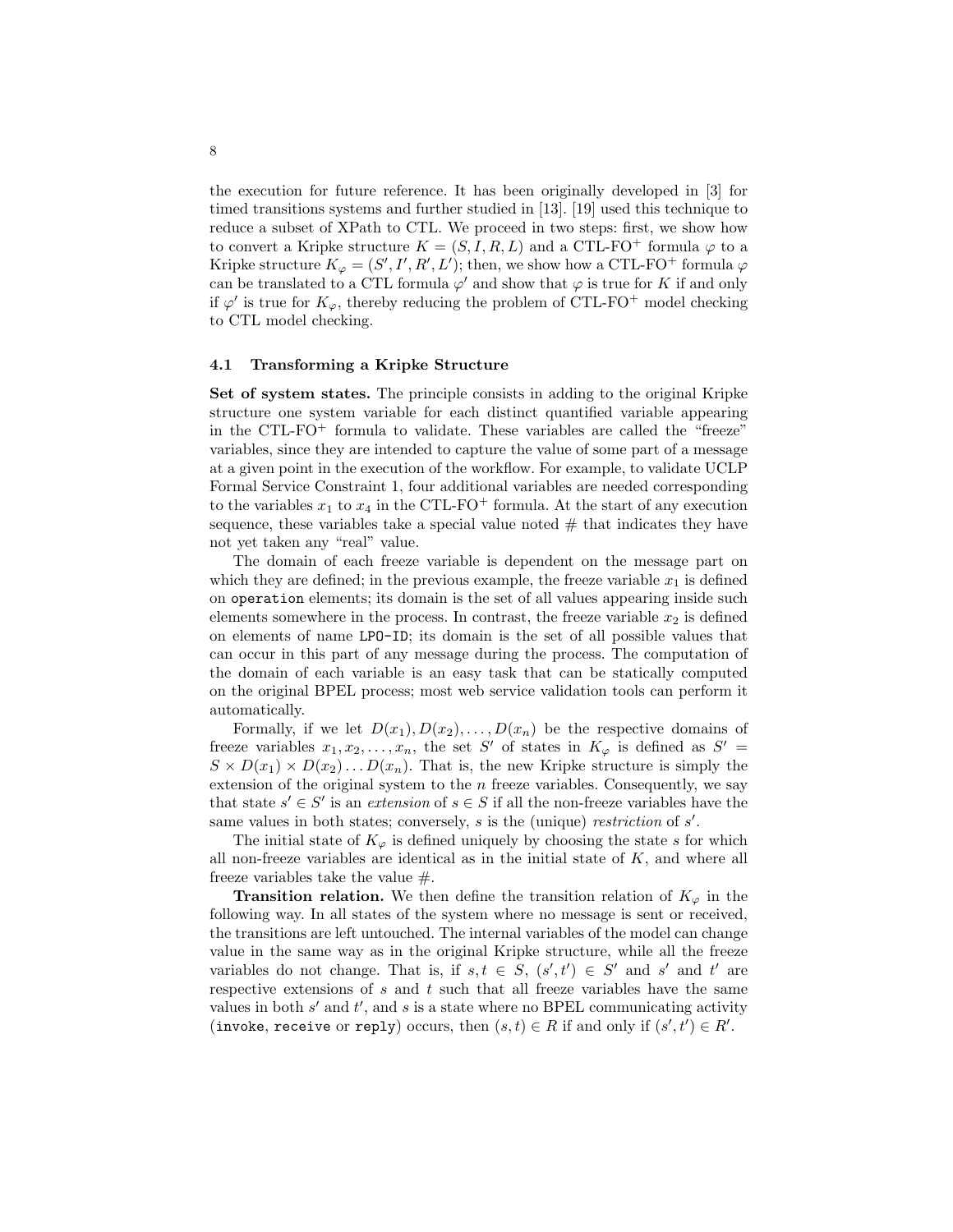Let us now consider the case of a state of the model where a message is either sent or received. Such a state is exploded in the resulting Kripke structure into two phases: in the first phase, the non-freeze variables can change according to the original transition relation as described previously, while the freeze variables stay the same. Once these changes are made, the system enters into a "freezing" phase where the roles are reversed: the non-freeze variables keep their values, and some freeze variables can change in a specific way.

In the freezing phase, a freeze variable can stay undefined, or take the value of some part of the current message. It is important to remark that the variables can only be assigned values corresponding to the message part on which they are defined. Consider for example the sequence formed of a partitionRequest and a partitionResponse XML messages as shown in Table 1. In the first message of the pattern, variable  $x_1$  can only take the value "partitionRequest", since  $x_1$ is defined in UCLP Formal Service Constraint 1 as a variable on root element names. In the same way,  $x_2$  can only take the value i, since  $x_2$  is defined as a variable on elements of name  $\langle\text{LPO-ID}\rangle$ . In the second message,  $x_2$  can take the values  $i_1, \ldots, i_n$ .

The actual value assigned to either of these special variables in each state is non-deterministic. In addition, each variable may or may not take a value –that is, variables can stay undefined. However, once a variable has taken a defined value, it keeps this value for the remainder of the execution trace.

The exit from the freezing phase is also non-deterministic. The system loops any number of times into the freezing phase of a given state and then comes out and resumes its execution as specified by the original transition relation.

Formally, let  $s \in S$  be a state of the model where an invoke, receive or reply occurs and  $s' \in S'$  be an extension of s. Let  $x_i$  be a freeze variable and  $v \in D_s(x_i)$ . Let  $t \in S$  be a state such that  $(s, t) \in R$  and  $t' \in S'$ . Then  $(s', t') \in S'$ if and only t' is an extension of s or an extension of t,  $x_i = \#$  in s',  $x_i = v$  in t' and for all  $1 \leq j \leq n$ , if  $i \neq j$ ,  $x_j$  does not change between s' and t'. We must then show that these modifications preserves the behaviour of the original model.

**Theorem 3** Let  $\pi'$  be an execution in  $K_{\varphi}$ , and let  $\pi''$  be the sequence of states in S obtained by taking the reduction of  $\pi'$ . There exists an execution  $\pi$  in K such that  $\pi''$  and  $\pi$  are stuttering equivalent.

*Proof.* By construction, every transition  $(s'_1, s'_2)$  in  $K_{\varphi}$  that does not enter or leave a freezing phase is the extension of some transition  $(s_1, s_2)$  in K. It remains to observe that any sequence of states  $t_1, \ldots, t_i$  in a freezing phase in  $K_{\varphi}$  leaves all non-freeze variables unchanged; therefore, the reduction of that sequence is nothing but the repetition of the same state in K, i times. It follows that  $\pi''$  is the same sequence of states as some execution  $\pi$  in K, with the possible exception that some states are repeated a finite number of times, thus leading to stuttering equivalence.  $\square$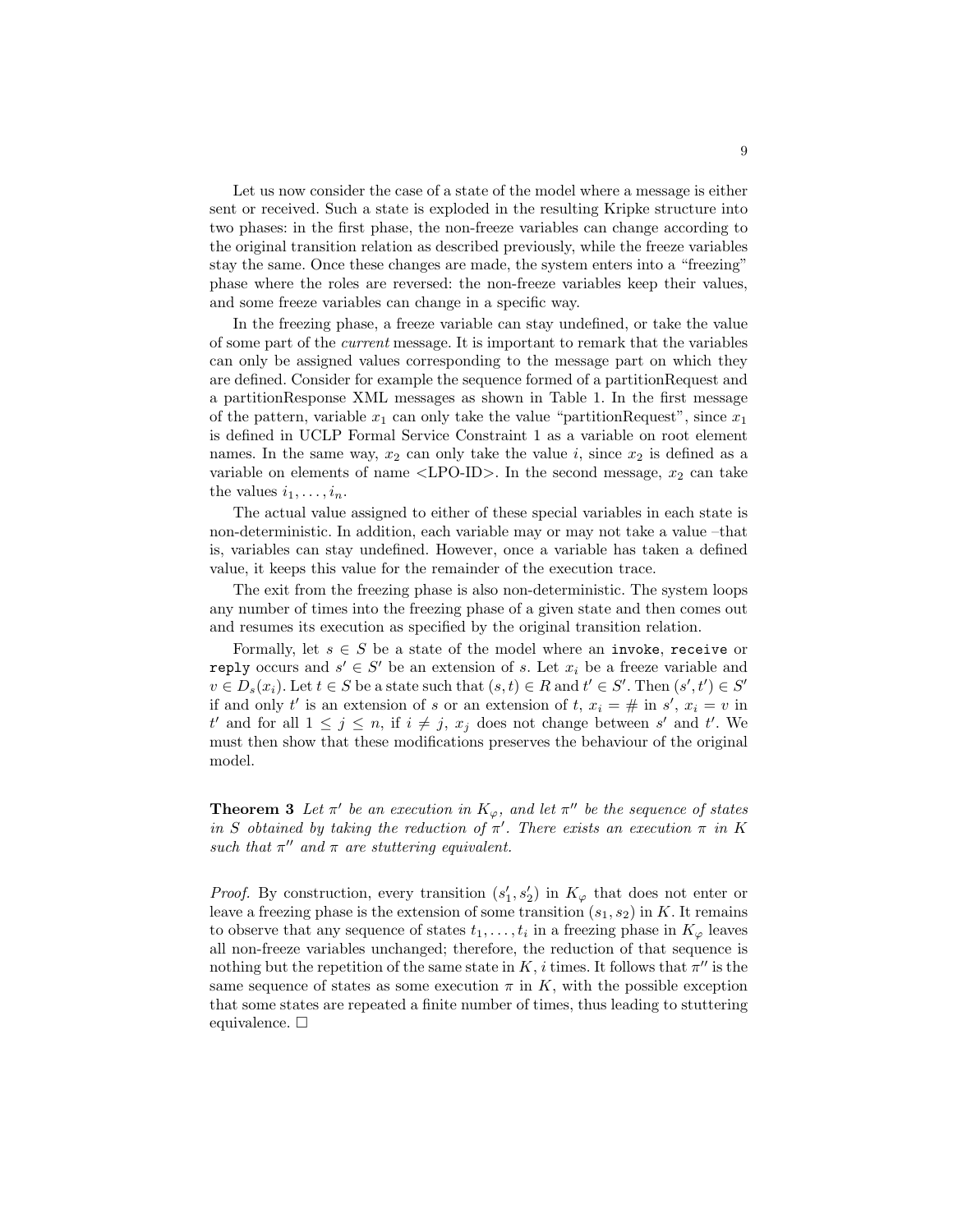### 4.2 Converting a CTL-FO<sup>+</sup> Formula

Once the Kripke structure has been modified in the previously described manner, the conversion of a  $CTL$ - $FO^+$  formula into a standard CTL formula becomes straightforward.

We define a linear embedding  $\omega$  of CTL-FO<sup>+</sup> into CTL formulæ. Let  $\varphi$  and  $\psi$  be CTL-FO<sup>+</sup> formulæ, c be a constant in V, m and n be message part names in N, and the  $x_i$  be quantified variables in the CTL-FO<sup>+</sup> formula. Translating the Boolean connectives and the ground equality testings is direct.

The quantification on variables becomes a quantification on some execution paths. In effect, a quantifier like  $\forall x : \varphi(x)$  actually means "for all possible values x can take in the current state,  $\varphi(x)$  holds". According to the Kripke structure  $K_{\varphi}$  defined previously, this simply amounts to asserting that in the current state, for all possible ways for x of changing from  $\#$  to some definite value,  $\varphi$  is true, which becomes the following translation:

$$
\omega(\forall_n x_i : \varphi) \equiv (x_i = \# \to \mathbf{AX} \, (x_i \neq \# \to \omega(\varphi))) \tag{1}
$$

Similarly, a quantifier like  $\exists x : \varphi(x)$  actually means "there exists a value x" can take in the current state such that  $\varphi(x)$  holds". According to the Kripke structure  $K_{\varphi}$  defined previously, this simply amounts to asserting that in the current state, there exists a way for x of changing from  $#$  to some definite value where  $\varphi$  is true. This becomes the following translation:

$$
\omega(\exists_n x_i : \varphi) \equiv (x_i = \# \to \mathbf{EX} \ (x_i \neq \# \land \omega(\varphi))) \tag{2}
$$

The translation of the CTL temporal operators is also direct, except for the next quantifiers  $AX$  and  $EX$ . The next state state in K is not necessarily the next state in  $K_{\varphi}$  because of the possible freeze loops that may put two consecutive states in K arbitrarily far apart in  $K_{\varphi}$ . However, it is possible to work around this by asserting that the next state in  $K$  is mirrored by the next non-freezing state in  $K_{\varphi}$ . We obtain:

$$
\omega(\mathbf{A}\mathbf{X}\,\varphi) \equiv \mathbf{A}\,\gamma\mathbf{U}\,\omega(\varphi) \tag{3}
$$

$$
\omega(\mathbf{EX}\,\varphi) \equiv \mathbf{E}\,\gamma\mathbf{U}\,\omega(\varphi) \tag{4}
$$

where  $\gamma$  is an additional Boolean variable that is true whenever the system is in a freezing phase, and false otherwise. Formula (3) hence asserts that in  $K_{\varphi}$ , as soon as the system gets out of the current freezing phase (if any),  $\varphi$  must be true.

Using this embedding, UCLP Formal Constraint 1 is recursively translated to the following CTL expression.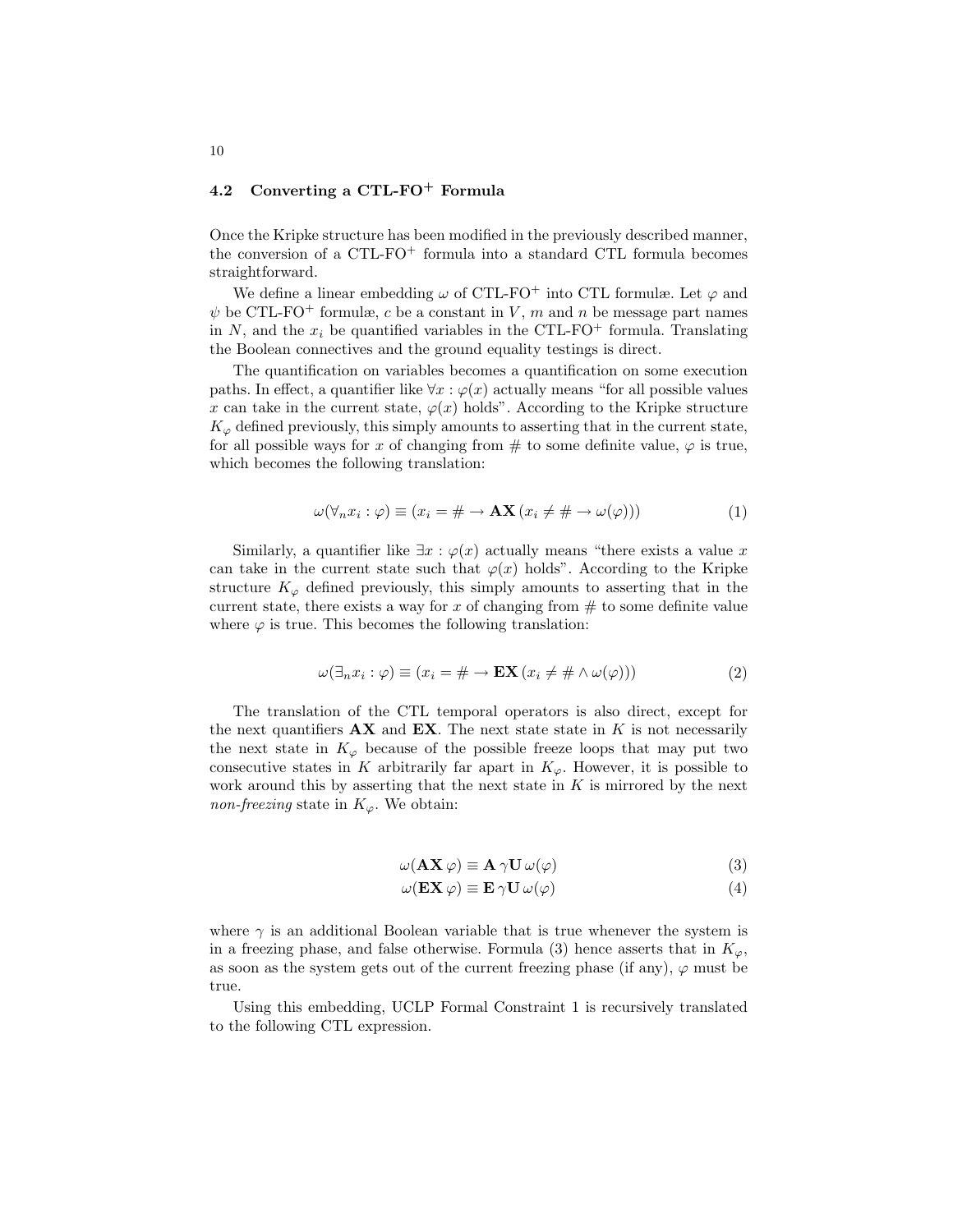$$
\begin{array}{ll}\n\mathbf{AG} \left( x_1 = \# \to (\mathbf{AX} \left( x_1 \neq \# \to \right) \\
\left( x_2 = \# \to (\mathbf{AX} \left( x_2 \neq \# \to \right) \\
x_1 = \text{partitionRequest} \to \\
& \mathbf{AX} \mathbf{AG} \left( x_3 = \# \to (\mathbf{AX} \left( x_3 \neq \# \to \right) \\
\left( x_4 = \# \to (\mathbf{AX} \left( x_4 \neq \# \to \right) \\
x_3 = \text{concatenateRequest} \to x_2 \neq x_4))))))))))))\n\end{array} \n\tag{5}
$$

We do not expect data aware constraints to be expressed directly in CTL in such a way. However, the translation from  $\text{CTL-FO}^+$  to  $\text{CTL}$  can be automated, and the next theorem shows that the overall construction preserves the validity of the original problem.

**Theorem 4** Let K be a Kripke structure,  $\varphi$  be a CTL-FO<sup>+</sup> formula,  $K_{\varphi}$  be a converted Kripke structure and  $\varphi' = \omega(\varphi)$ . Then  $\varphi$  is true for K if and only if  $\varphi'$  is true for  $K_{\varphi}$ .

We only sketch the proof here, which is done by induction on the structure of the formula. By Theorem 3, we know that reachability of states is preserved when converting K to  $K_{\varphi}$ . It remains to show that an assignment  $\rho$  of values to the freeze variables  $x_1, \ldots, x_n$  is true for  $\varphi$  in K if and only if it is true for  $\varphi'$  in  $K_{\varphi}$ , which can be realized by observing the definition of the freeze transitions.

Contrarily to explicit quantification, the freeze quantification approach does not cause an exponential blow-up of the original formula. The embedding  $\omega$  is linear: that is, if we denote by  $|\varphi|$  the length of a CTL-FO<sup>+</sup> formula  $\varphi$ , then  $|\omega(\varphi)| \in O(|\varphi|)$ . It suffices to remark that each translation rule consumes at least one symbol of the original CTL-FO<sup>+</sup> formula and contributes a fixed number of symbols in the resulting CTL formula.

### 5 Experimental Results

To confirm the soundness of our approach, we conducted a set of experiments that involved the validation of UCLP constraints detailed in Section 2 on sample BPEL processes taken from real-world UCLP use cases. The goal of these experiments was to show that validating UCLP constraints can be effectively done using the freeze quantification solution presented in this paper. Furthermore, we also show that the explicit model checking approach quickly becomes inadequate for these properties.

### 5.1 Methodology

The experiments were made using only readily available and open source tools. NuSMV [10] was chosen as the model checker because of its robustness, good performance, and especially its capability of model checking CTL formulæ. VER-BUS [4] was chosen to generate the Kripke structure from the original BPEL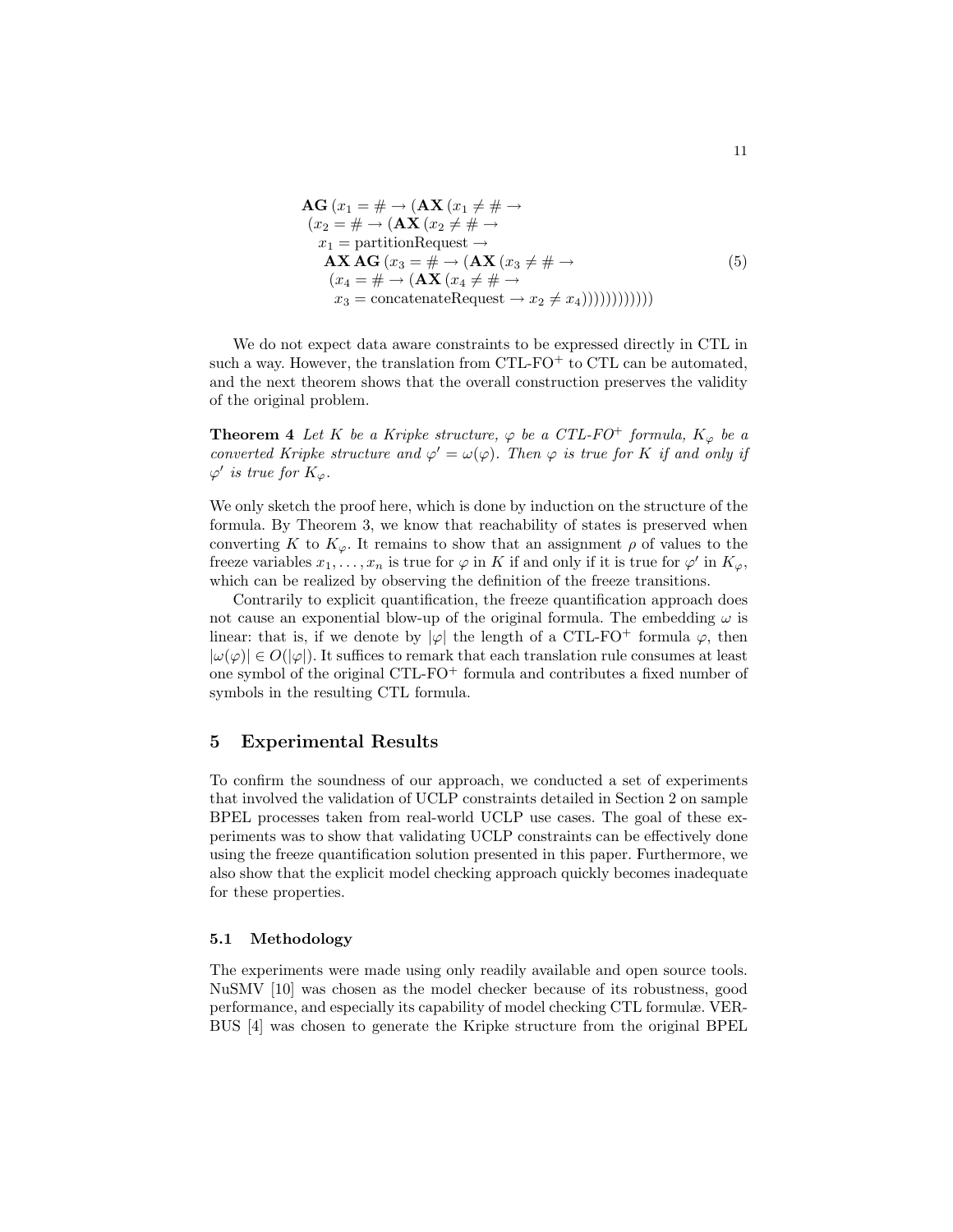processes; the choice was influenced mostly by its ability to model the content of variables and messages in a process and its capability to directly output the Kripke structure as an SMV file. Only minor bug-solving modifications were made to the original code of VERBUS to make it work in our situation. The modified version of VERBUS, a compiled copy of NuSMV, the BPEL modification routines and all the files used in the experiments are released under the GNU GPL.<sup>2</sup>

The SMV files produced by VERBUS were then modified according either to the explicit quantification or the freeze approach. In the explicit quantification, no modification other than appending the desired CTL formula at the end of the file was made. In the freeze approach, freeze variables and freeze transitions were added throughout the file, and the corresponding CTL formula was also added at the end.

### 5.2 Results and Discussion

We then proceeded to this method successively with sample BPEL processes. Each process consisted in one concatenation and one partition of a given number of LPOs. For  $n = 1$ , the result of all operations in the process is deterministic: for example, the partition operation with LPO A always returns the same LPO IDs  $B, C, D$ . We then varied this number n of LPOs by making the operations non-deterministically return IDs taken from a set of possible values. This generalization of the process is a natural step to take, since a UCLP operation on an LPO is dependent of the global situation of the UCLP network and therefore need not return the same value in every invocation.

The validation times for the freeze and the explicit quantification approaches are presented in Table 2, for each UCLP formal constraint, for BPEL processes with  $n$  ranging from 1 to 4. Similarly, the size of the NuSMV file required to validate the process is shown in Table 3. All times have been obtained with NuSMV 2.4.0 on an AMD Athlon 2200+ CPU running under Windows XP. Since NuSMV takes several dozens of seconds only to display the explicitly quantified formulæ, this time was not included in the results.

|                                                                                                                                                                  |     |     | Freeze quantification |     | Explicit quantification |     |     |     |     |
|------------------------------------------------------------------------------------------------------------------------------------------------------------------|-----|-----|-----------------------|-----|-------------------------|-----|-----|-----|-----|
| $\lfloor$ Constraint $\lfloor n=1 \rfloor$ $n=2 \lfloor n=3 \rfloor$ $n=4 \lfloor n=5 \rfloor$ $n=1 \lfloor n=2 \rfloor$ $n=3 \lfloor n=4 \rfloor$ $n=5 \lfloor$ |     |     |                       |     |                         |     |     |     |     |
|                                                                                                                                                                  | 1.9 | 4.5 | 5.4                   | 8.7 | 0.2                     | 0.3 | 0.4 | 0.4 | 0.5 |
|                                                                                                                                                                  | 2.2 | 4.4 | 5.4                   | 9.2 |                         | 36  |     |     |     |
|                                                                                                                                                                  | 2.2 | 4.6 | 5.8                   | 9.3 |                         |     |     |     |     |

Table 2. Validation time (in seconds) of sample BPEL processes with UCLP constraints, using respectively the freeze and the explicit quantification approach.

<sup>2</sup> All the material is available from

http://www.teleinfo.uqam.ca/Members/halle sylvain/uclp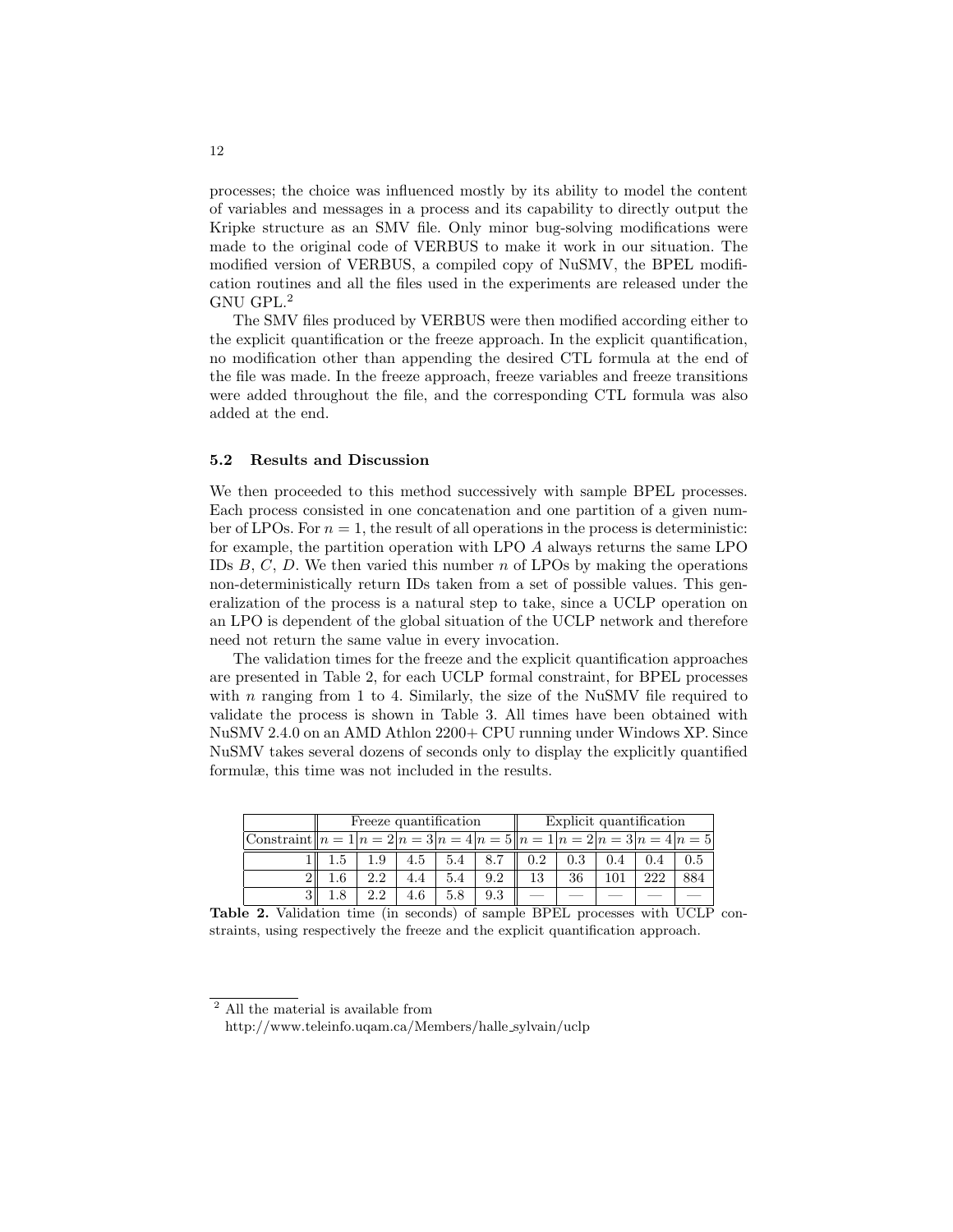|                                                                                                     |         | Freeze quantification |  | Explicit quantification                                   |     |     |     |     |
|-----------------------------------------------------------------------------------------------------|---------|-----------------------|--|-----------------------------------------------------------|-----|-----|-----|-----|
| $\text{Constant} \  n = 1   n = 2   n = 3   n = 4   n = 5 \  n = 1   n = 2   n = 3   n = 4   n = 5$ |         |                       |  |                                                           |     |     |     |     |
|                                                                                                     |         |                       |  | $\mid$ 30.3   30.5   30.6   30.7   30.8    237            | 299 | 368 | 445 | 529 |
|                                                                                                     | 2  33.9 |                       |  | 34.0 34.2 34.3 34.5 $\vert$ 10542 18156 29249 47939 70509 |     |     |     |     |
|                                                                                                     | 3 34.8  |                       |  | $35.0$   $35.1$   $35.3$   $35.5$   111597 198831 329075  |     |     |     |     |

Table 3. File size (in kilobytes) of the NuSMV files for the validation of sample BPEL processes with UCLP constraints, using respectively the freeze and the explicit quantification approach.

These figures confirm what was suggested in Section 3.2: using explicit quantification to produce the CTL formula quickly takes its toll on the validation time. As expected, the translation of the CTL-FO<sup>+</sup> formula is heavily dependent on  $n$  and grows exponentially. With UCLP operations returning only 5 different possible values, validation time takes almost 15 minutes. We could not get any times for UCLP Formal Constraint 3 since NuSMV crashed before reaching the end of the files, most probably due to their size. We did not dare to generate the formulæ for  $n = 4$  and  $n = 5$  that were expected to occupy more than 500 Mb each. Comparatively, the freeze approach requires only minimal modifications to the original NuSMV file produced by VERBUS; most importantly, these modifications are constant and do not depend on n. The increase in the file size is only due to the addition of the non-deterministic transitions required when incrementing n. Validation time, no matter the property, exhibits the same behaviour and grows much more reasonably: the 884 seconds required to validate property 2 with  $n = 5$  in the explicit quantification is improved by a factor 80 and falls to less than 10 seconds using the freeze approach.

These trends do not hold for UCLP Formal Service Constraint 1 where the explicit quantification approach fares better than the freeze approach. This can be explained by the fact that the addition of freeze variables and transitions imposes an initial overhead on the Kripke structure that the explicit quantification does not have. Since in this situation, the CTL formulæ to validate are only a few hundred kilobytes long, they can be considered too small to represent a serious load on the model checker.

## 6 Conclusions

In this paper, we have shown that the composition of User-Controlled Lightpath resources is subject to constraints involving both the sequentiality of messages and the content of these messages. We have demonstrated how current traditional model checking approaches to the validation of web service workflows are insufficient for the validation of UCLP scripts subject to these kinds of constraints. We have demonstrated by empirical testing on real-world BPEL processes how an extension of CTL called  $\text{CTL-FO}^+$  can be used to effectively model these complex workflow properties; we showed how a suitable reduction of  $CTL-FO^+$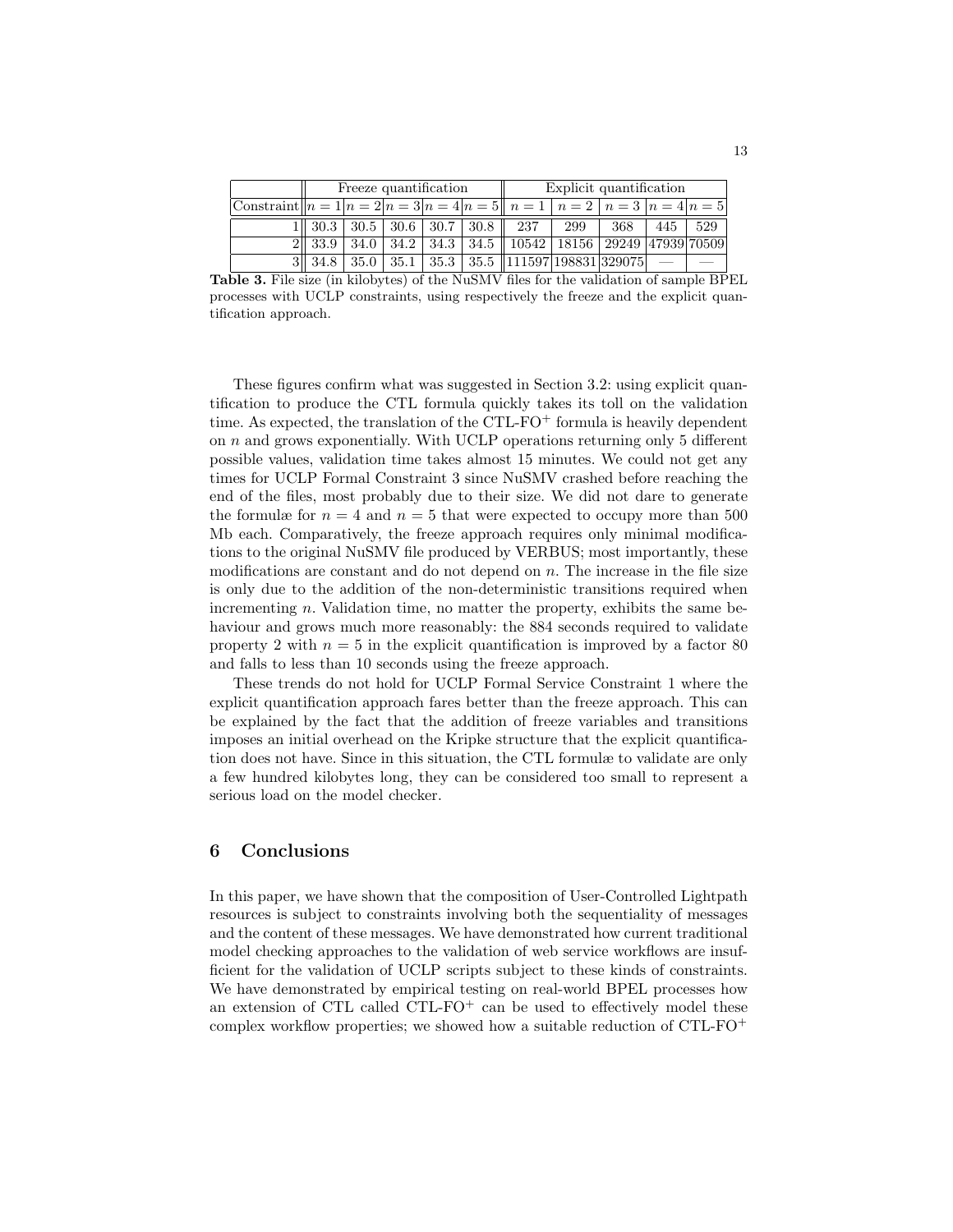to CTL can be used to validate them in reasonable time compared to classical approaches.

The success of this project opens the way for future developments. First, we plan to integrate the automated generation of freeze variables and transitions directly into VERBUS. Second, it is possible to expand the range of expressiveness of CTL-FO<sup>+</sup> formulæ by taking into account not only the values inside XML messages exchanged by a BPEL process, but also their hierarchical organization into trees, thereby embedding into  $\text{CTL-FO}^+$  a subset of a tree language like XPath.

### References

- 1. The Edinburgh concurrency workbench.
- 2. G. Alonso, F. Casati, H. Kuno, and V. Machiraju. Web Services, Concepts, Architectures and Applications. Springer, 2004.
- 3. R. Alur and T. A. Henzinger. A really temporal logic. J. ACM, 41(1):181–204, 1994.
- 4. J. Arias-Fisteus, L. S. Fernández, and C. D. Kloos. Applying model checking to BPEL4WS business collaborations. In H. Haddad, L. M. Liebrock, A. Omicini, and R. L. Wainwright, editors, SAC, pages 826–830. ACM, 2005.
- 5. D. Berardi, D. Calvanese, G. D. Giacomo, R. Hull, and M. Mecella. Automatic composition of transition-based semantic web services with messaging. In Böhm et al. [6], pages 613–624.
- 6. K. Böhm, C. S. Jensen, L. M. Haas, M. L. Kersten, P.-Å. Larson, and B. C. Ooi, editors. Proceedings of the 31st International Conference on Very Large Data Bases, Trondheim, Norway, August 30 - September 2, 2005. ACM, 2005.
- 7. M. Bravetti, M. Núñez, and G. Zavattaro, editors. Web Services and Formal Methods, Third International Workshop, WS-FM 2006 Vienna, Austria, September 8-9, 2006, Proceedings, volume 4184 of Lecture Notes in Computer Science. Springer, 2006.
- 8. A. Brogi, C. Canal, E. Pimentel, and A. Vallecillo. Formalizing web service choreographies. Electr. Notes Theor. Comput. Sci., 105:73–94, 2004.
- 9. T. Bultan, X. Fu, R. Hull, and J. Su. Conversation specification: a new approach to design and analysis of e-service composition. In WWW, pages 403–410, 2003.
- 10. A. Cimatti, E. M. Clarke, E. Giunchiglia, F. Giunchiglia, M. Pistore, M. Roveri, R. Sebastiani, and A. Tacchella. NuSMV 2: An opensource tool for symbolic model checking. In E. Brinksma and K. G. Larsen, editors, CAV, volume 2404 of Lecture Notes in Computer Science, pages 359–364. Springer, 2002.
- 11. E. M. Clarke, O. Grumberg, and D. A. Peled. Model Checking. MIT Press, 2000.
- 12. G. Decker, J. M. Zaha, and M. Dumas. Execution semantics for service choreographies. In Bravetti et al. [7], pages 163–177.
- 13. S. Demri, R. Lazic, and D. Nowak. On the freeze quantifier in constraint LTL: Decidability and complexity. In TIME, pages 113–121. IEEE Computer Society, 2005.
- 14. A. Deutsch, L. Sui, and V. Vianu. Specification and verification of data-driven web services. In A. Deutsch, editor, PODS, pages 71–82. ACM, 2004.
- 15. Z. Duan, A. J. Bernstein, P. M. Lewis, and S. Lu. A model for abstract process specification, verification and composition. In M. Aiello, M. Aoyama, F. Curbera, and M. P. Papazoglou, editors, ICSOC, pages 232–241. ACM, 2004.

14